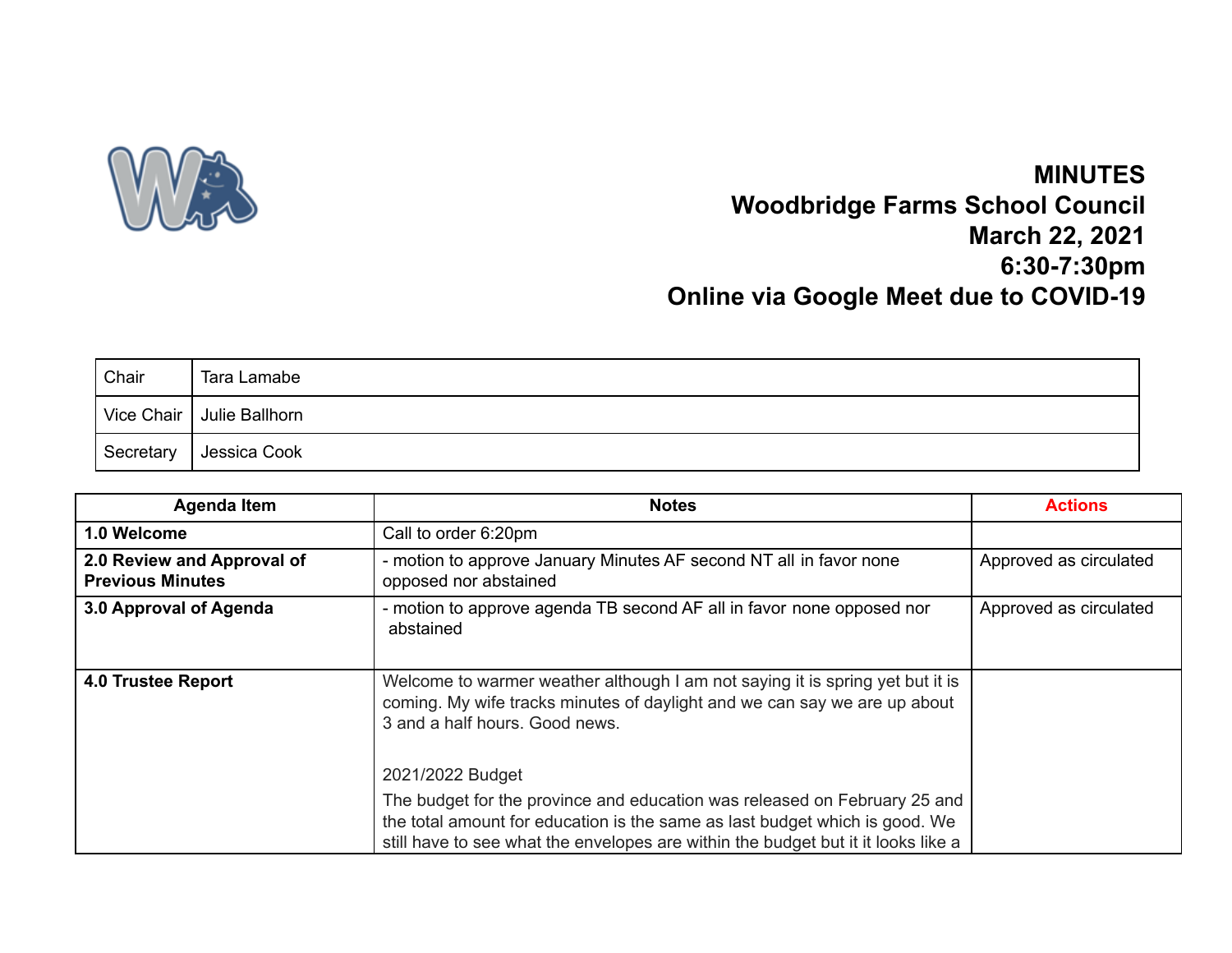## **Woodbridge Farms School Council 22 March , 2021**

|                   | good news budget. We have a number of extra meetings in March to work<br>out all the budget details.<br>The capital budget for the province (ie new or renovated schools) was<br>released last week and despite all our planning and lobbying efforts we were<br>not yet successful on receiving funding for a Sherwood Heights replacement<br>school. Only 14 schools were funded in all the Province.<br><b>Technology Fee</b><br>This was discussed further at this month's Committee of School Councils<br>(COSC) meeting but the final decision will be made based on how much<br>technology funding we receive within the new budget.<br>2022/2023 School year<br>We are working to make next year as normal as possible. One decision that<br>we have made already is to go back to a semester system in high school<br>and we will be reviewing all other areas between now and the fall to attempt<br>to get the schools back to as close to normal as possible.<br>Next Public School Board Meeting - Thursday March 18 - 10am<br>We invite you to listen in on the EIPS ca website (the agenda is posted<br>Mondays at noon). |  |
|-------------------|------------------------------------------------------------------------------------------------------------------------------------------------------------------------------------------------------------------------------------------------------------------------------------------------------------------------------------------------------------------------------------------------------------------------------------------------------------------------------------------------------------------------------------------------------------------------------------------------------------------------------------------------------------------------------------------------------------------------------------------------------------------------------------------------------------------------------------------------------------------------------------------------------------------------------------------------------------------------------------------------------------------------------------------------------------------------------------------------------------------------------------------|--|
|                   |                                                                                                                                                                                                                                                                                                                                                                                                                                                                                                                                                                                                                                                                                                                                                                                                                                                                                                                                                                                                                                                                                                                                          |  |
| 5.0 School Report | Andy Cunningham & Teri Pearn presented:                                                                                                                                                                                                                                                                                                                                                                                                                                                                                                                                                                                                                                                                                                                                                                                                                                                                                                                                                                                                                                                                                                  |  |
|                   | Bottle drive raised \$1484.85 and Beaumont Bottle depot donated an extra<br>\$100 toward kids for cancer.                                                                                                                                                                                                                                                                                                                                                                                                                                                                                                                                                                                                                                                                                                                                                                                                                                                                                                                                                                                                                                |  |
|                   | Week of Inspirational Math - guest reader each morning, organized by Barb<br>Percy - math consultant here on PL day.                                                                                                                                                                                                                                                                                                                                                                                                                                                                                                                                                                                                                                                                                                                                                                                                                                                                                                                                                                                                                     |  |
|                   | Mid-Point review - sent out to all parents and is posted on the website.                                                                                                                                                                                                                                                                                                                                                                                                                                                                                                                                                                                                                                                                                                                                                                                                                                                                                                                                                                                                                                                                 |  |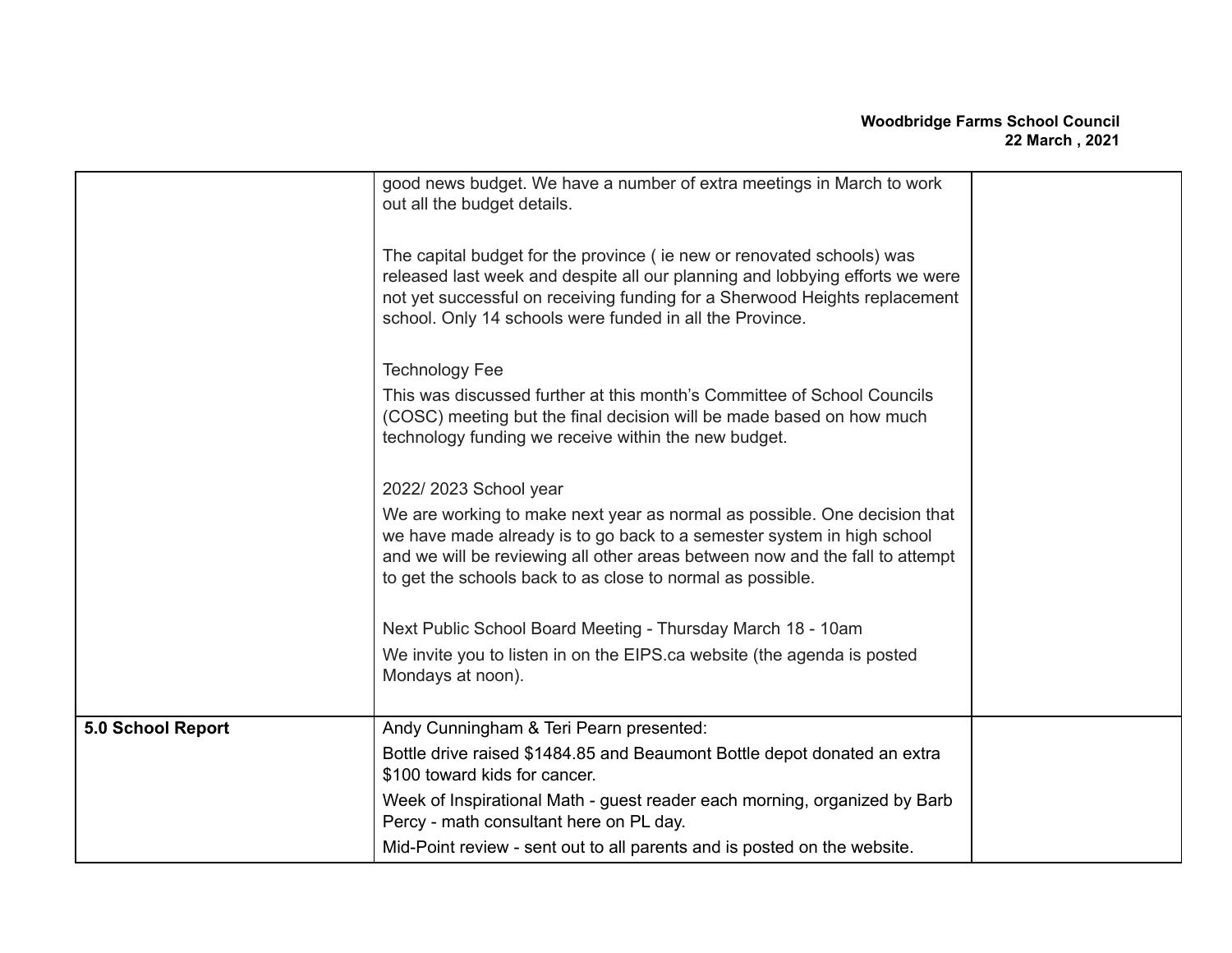| Assurance Survey - Formerly accountability survey. Annual government<br>survey. Just released to grade 4 parents by email. Students will do it withy<br>the admin on Wednesday. Teachers will complete it at a staff meeting.<br>Survey closes April 23. |  |
|----------------------------------------------------------------------------------------------------------------------------------------------------------------------------------------------------------------------------------------------------------|--|
| Yearbooks are in. \$20 - 28 to sell. Information coming soon on how to<br>purchase.                                                                                                                                                                      |  |
| Report Cards - published tomorrow at 3:30pm. Closer alignment with other<br>elementary schools.                                                                                                                                                          |  |
| Returning students after spring break. - 15 more students returning 16<br>staying home.                                                                                                                                                                  |  |
| Stone Circle Project - met with landscapers, reviewing quotes, fire pit.                                                                                                                                                                                 |  |
| ASCA presentation - 4:30pm tuesday April 13, 2021. 90 minute presentation<br>on the purpose of school council. Free to register - link sent out in april<br>monthly update. Virtual through zoom.                                                        |  |
| Upcoming dates                                                                                                                                                                                                                                           |  |
| March 25 - Dress as your favourite character day                                                                                                                                                                                                         |  |
| March 26 - Spring Break - back April 6                                                                                                                                                                                                                   |  |
| April 2 - world autism awareness day (April 9 recognize it)                                                                                                                                                                                              |  |
| April 4 - school librarian day                                                                                                                                                                                                                           |  |
| April 16 - colour day                                                                                                                                                                                                                                    |  |
| April 22 - Admin assistant day - Earth Day                                                                                                                                                                                                               |  |
| April 30 - comfy day                                                                                                                                                                                                                                     |  |
| May 5 - hats on for mental health day                                                                                                                                                                                                                    |  |
| May 10 - spirit bear day                                                                                                                                                                                                                                 |  |
| May 19 - Open house for CSP and Impact                                                                                                                                                                                                                   |  |
| May 26 - Kindergarten open house 5:00 before school council                                                                                                                                                                                              |  |
| Proposed Fees 2021-2022                                                                                                                                                                                                                                  |  |
| respondents felt we should stay the same.                                                                                                                                                                                                                |  |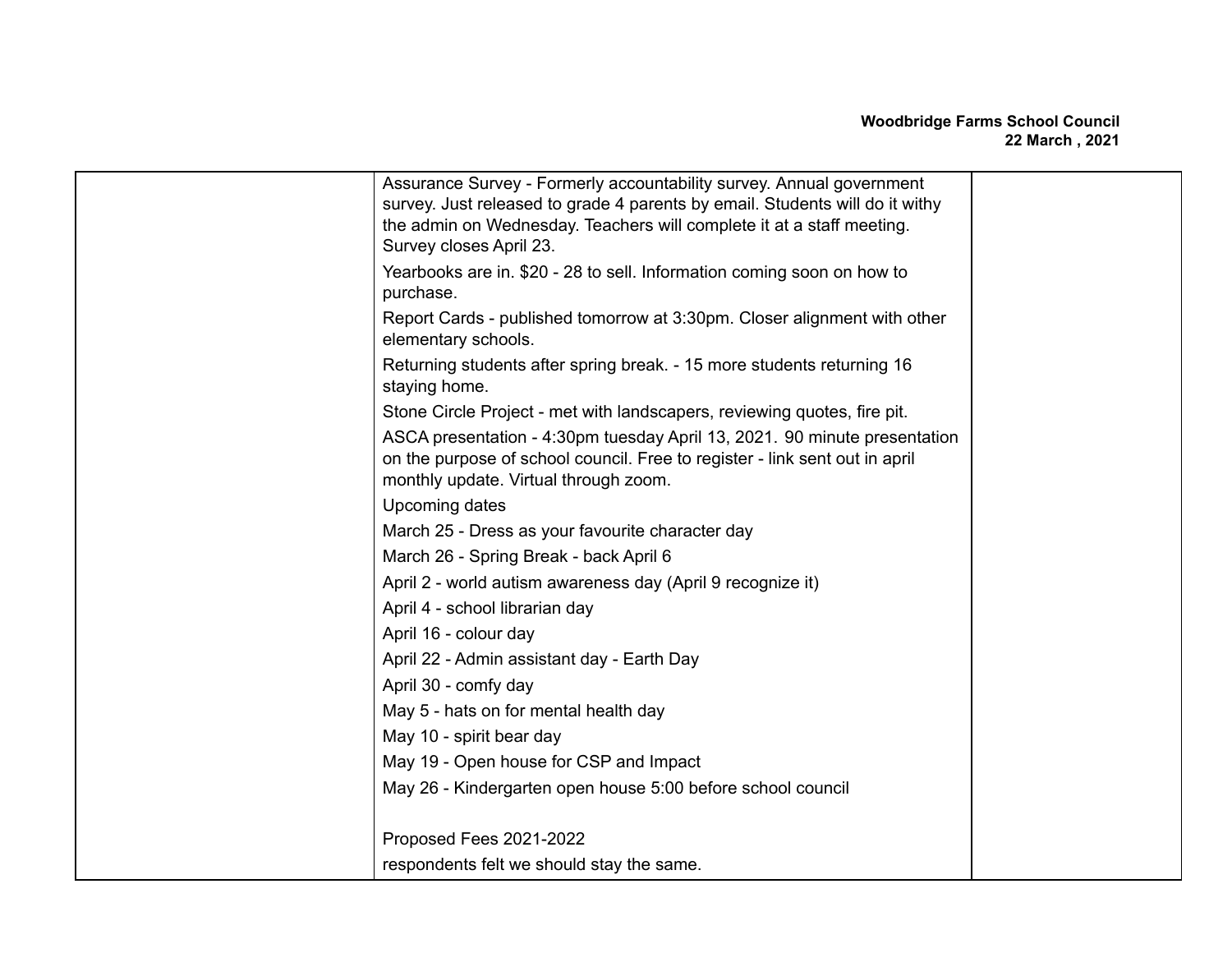## **Woodbridge Farms School Council 22 March , 2021**

|                         | Budget 2021-2022 - any planning now is tentative, won't know budget<br>numbers until beginning of april. |  |  |  |  |
|-------------------------|----------------------------------------------------------------------------------------------------------|--|--|--|--|
|                         | K-35 1-43 2-40 3-26 4-35 5-41 6-40 total 260 (24 less students equalling 17<br>less full time students)  |  |  |  |  |
|                         | Connections 15 CSP 12 Impact 27                                                                          |  |  |  |  |
|                         | Down 24 from current numbers                                                                             |  |  |  |  |
|                         |                                                                                                          |  |  |  |  |
|                         |                                                                                                          |  |  |  |  |
|                         |                                                                                                          |  |  |  |  |
|                         |                                                                                                          |  |  |  |  |
| <b>6.0 New Business</b> | no new business                                                                                          |  |  |  |  |
|                         |                                                                                                          |  |  |  |  |
| 7.0 Adjournment         | Meeting was adjourned at 7:01pm                                                                          |  |  |  |  |
|                         | Next Meeting:,                                                                                           |  |  |  |  |
|                         | Time: 6:30                                                                                               |  |  |  |  |
|                         | Location: Woodbridge Farms School Library                                                                |  |  |  |  |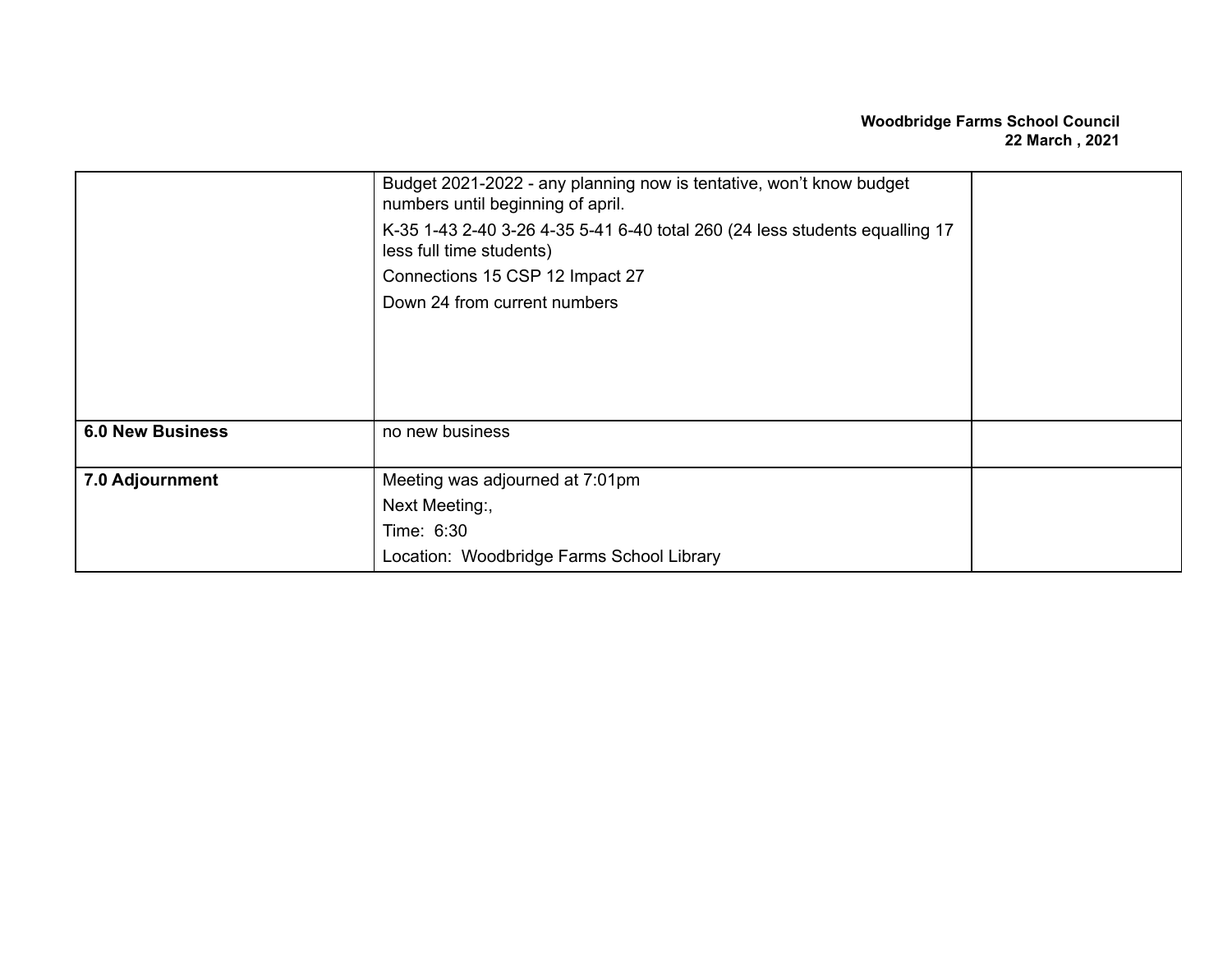|         |                        |                             |                            | <b>Woodbridge Farms Elementary</b> |                     |             |                              |
|---------|------------------------|-----------------------------|----------------------------|------------------------------------|---------------------|-------------|------------------------------|
|         |                        |                             | <b>SCHOOL FEE SCHEDULE</b> |                                    |                     |             |                              |
|         |                        | **Enter Data in Green Cells |                            |                                    |                     |             |                              |
|         |                        |                             |                            |                                    |                     |             |                              |
|         |                        | (A)                         |                            | (C)                                | (D)                 | (E)         |                              |
|         |                        |                             | (B)                        |                                    |                     |             |                              |
|         |                        |                             |                            | <b>Board</b>                       | <b>Board</b>        | $(A - C)/C$ |                              |
|         |                        |                             |                            |                                    | Approved   Approved | % Change    |                              |
|         |                        | Per                         |                            | Per                                | Per                 | (between    |                              |
|         |                        |                             |                            |                                    |                     | 2020-21     |                              |
|         |                        | <b>Student</b>              | <b>Actuals in</b>          | <b>Student</b>                     | <b>Student</b>      |             |                              |
|         |                        | Fee                         | <b>Rycor</b>               | Fee                                | Fee                 | and         |                              |
|         |                        | 2021-22                     | 2020-21                    | 2020-21                            | 2019-20             | $2021 - 22$ | <b>Explanation</b>           |
|         |                        |                             |                            |                                    |                     |             |                              |
| Activit |                        |                             |                            |                                    |                     |             |                              |
| y Fees  |                        |                             |                            |                                    |                     |             |                              |
|         | Field Trips - ECS      | \$85.00                     | \$ -                       | \$85.00                            | \$85.00             | 0%          |                              |
|         | Field Trips - Gr 1     | \$60.00                     | $\zeta$ -                  | \$60.00                            | \$60.00             | 0%          |                              |
|         | Field Trips - Gr 2     | \$60.00                     | $\zeta$ -                  | \$60.00                            | \$60.00             | 0%          |                              |
|         | Field Trips - Gr 3     | \$60.00                     | $\zeta$ -                  | \$60.00                            | \$60.00             | 0%          |                              |
|         | Field Trips - Gr 4     | \$60.00                     | $\boldsymbol{\dot{S}}$ -   | \$60.00                            | \$60.00             | 0%          |                              |
|         | Field Trips - Gr 5     | \$60.00                     | $\zeta$ -                  | \$60.00                            | \$60.00             | 0%          |                              |
|         | Field Trips - Gr 6     | \$60.00                     | $\zeta$ -                  | \$60.00                            | \$60.00             | 0%          |                              |
|         |                        |                             |                            |                                    |                     |             | Possible fee increase        |
|         | Ski Trip - Ski Rental  | \$44.00                     | $\zeta$ -                  | \$42.00                            | \$39.00             |             | 5% (sunridge/transportation) |
|         | Ski Trip - Helmet      |                             |                            |                                    |                     |             |                              |
|         | Rental                 | \$                          | $\zeta$ -                  | \$ -                               | \$10.00             |             | 0% surplus to be used        |
|         | Ski Trip - Lift Ticket | \$34.50                     | $\overline{\xi}$ -         | \$33.00                            | \$30.00             |             | 5% Possible fee increase     |